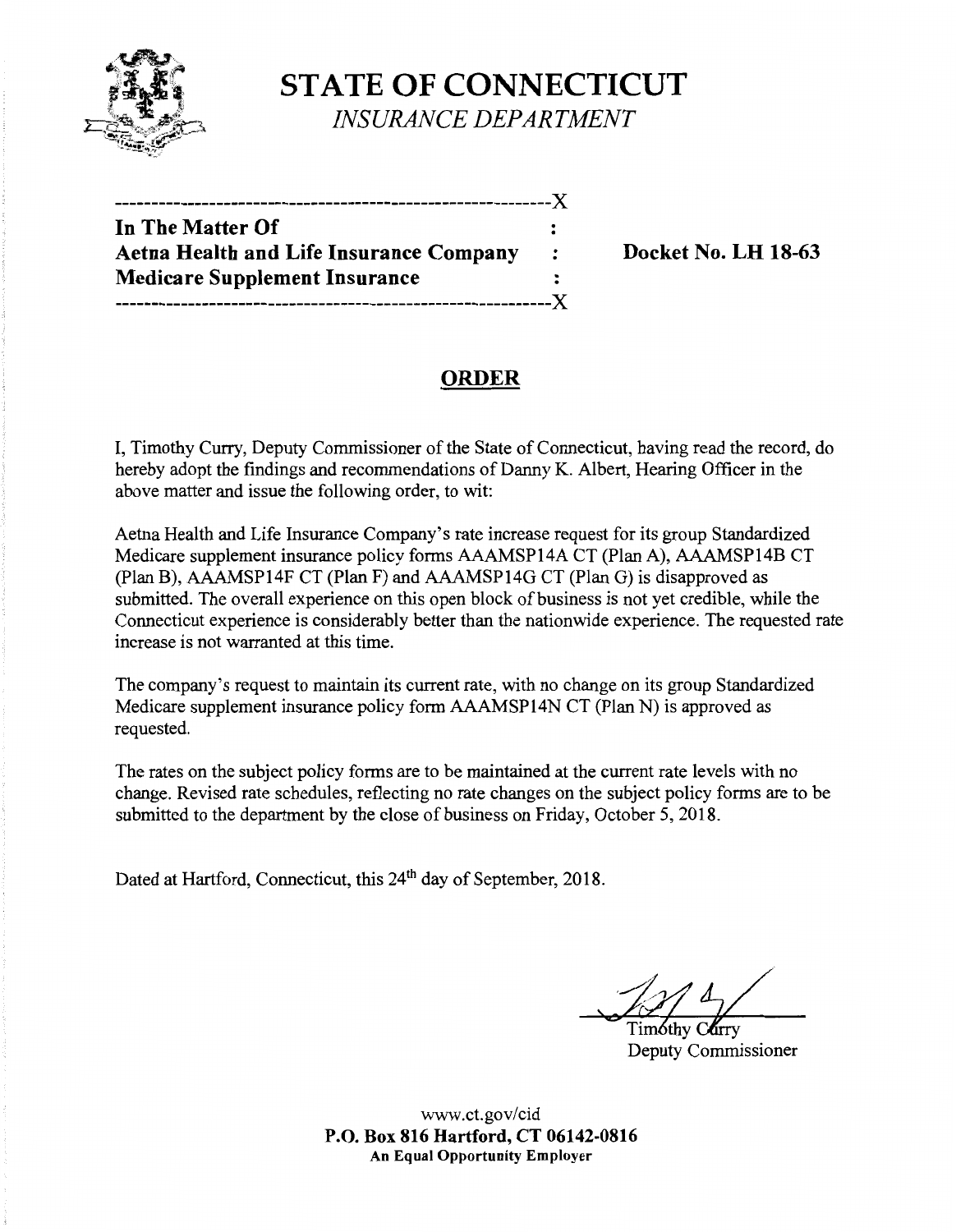

# **STATE OF CONNECTICUT**  *INSURANCE DEPARTMENT*

| In The Matter Of                        |           |
|-----------------------------------------|-----------|
| Aetna Health and Life Insurance Company | $\cdot$ : |
| Medicare Supplement Insurance           |           |
| ----------------------------------X     |           |
|                                         |           |

**Docket No. LH 18-63** 

#### **PROPOSED FINAL DECISION**

#### I. **INTRODUCTION**

The Insurance Commissioner of the State of Connecticut is empowered to review rates charged for individual and group Medicare supplement policies sold to any resident of this State who is eligible for Medicare. The source for this regulatory authority is contained in Chapter 700c and Section 38a-495a of the Connecticut General Statutes.

After due notice, a hearing was held at the Insurance Department in Hartford, CT on Thursday, September 13, 2018, to consider whether or not the rate increase requested by Aetna Health and Life Insurance Company on its Medicare supplement insurance business should be approved.

No members from the general public attended the hearing.

No company representatives from Aetna Health and Life Insurance Company attended the hearing.

The hearing was conducted in accordance with the requirements of Section 38a-474, Connecticut General Statutes, the Uniform Administrative Procedures Act, Chapter 54 of Section 38a-8-1 et seq. of the Regulations of Connecticut State Agencies.

A Medicare supplement policy is a private health insurance policy sold on an individual or group basis, which provides benefits that are additional to the benefits provided by Medicare. For many years Medicare supplement policies have been highly regulated under both state and federal law to protect the interests of persons eligible for Medicare who depend on these policies to provide additional coverage for the costs of health care.

Effective December 1, 2005, Connecticut amended its program of standardized Medicare supplement policies in accordance with Section 38a-496a of the Connecticut General Statutes, and Sections 38a-495al through 38a-495a-21 of the Regulations of Connecticut Agencies. This program, which conforms to federal requirements, provides a "core" package of benefits known as Plan A. Insurers may also offer any one or more of eleven other plans (Plans B through N).

Effective January 1, 2006, in accordance with Section 38a-495c of the Connecticut General Statutes (as amended by Public Act 05-20) premiums for all Medicare supplement policies in the state must use community rating. Rates for Plans A through N must be computed without regard to age, gender,

#### www.ct.gov/cid **P.O. Box 816 Hartford, CT 06142-0816 An Equal Opportunity Employer**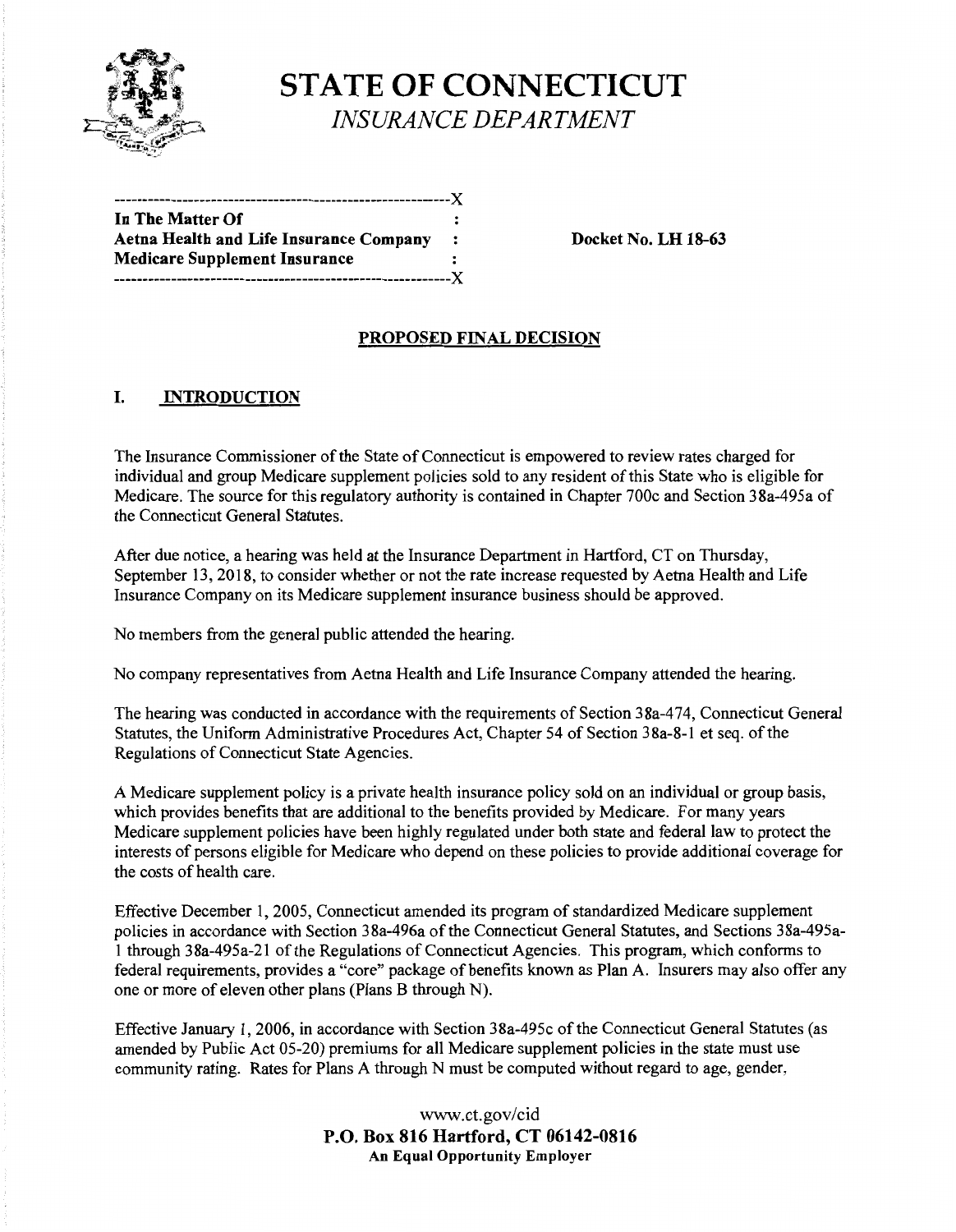previous claims history or the medical condition of any person covered by a Medicare supplement policy or certificate.

The statute provides that coverage under Plans A through N may not be denied on the basis of age, gender, previous claims history or the medical condition of any covered person. Insurers may exclude benefits for losses incurred within six months from the effective date of coverage based on a pre-existing condition.

Effective October I, 1998, carriers that offer Plan B or Plan C must make these plans as well as Plan A, available to all persons eligible for Medicare by reason of disability.

Insurers must also make the necessary arrangements to receive notice of all claims paid by Medicare for their insureds so that supplement benefits can be computed and paid without requiring insureds to file claim forms for such benefits. This process of direct notice and automatic claims payment is commonly referred to as "piggybacking" or "crossover".

Sections 38a-495 and 38a-522 ofthe Connecticut General Statutes, and Section 38a-495a-10 of the Regulations of Connecticut Agencies, state that individual and group Medicare supplement policies must have anticipated loss ratios of 65% and 75%, respectively. Under Sections 38a-495-7 and 38a-495a-10 of the Regulations of Connecticut Agencies, filings for rate increases must demonstrate that actual and expected losses in relation to premiums meet these standards, and anticipated loss ratios for the entire future period for which the requested premiums are calculated to provide coverage must be expected to equal or exceed the appropriate loss ratio standard.

Section 38a-473 of the Connecticut General Statutes provides that no insurer may incorporate in its rates for Medicare supplement policies factors for expenses that exceed 150% of the average expense ratio for that insurer's entire written premium for all lines of health insurance for the previous calendar year.

### **II. FINDING OF FACT**

After reviewing the exhibits entered into the record of this proceeding, the testimony of the witnesses, and utilizing the experience, technical competence and specialized knowledge of the Insurance Department, the undersigned makes the following findings of fact:

1. Aetna Health and Life Insurance Company has requested the following rate increases for policy forms AAAMSP14A CT, AAAMSP14B CT, AAAMSP14F CT, AAAMSP14G CT and AAAMSP14N CT:

| Plan | Rate Increase |
|------|---------------|
| A    | $9.0\%$       |
| B    | $9.0\%$       |
| F    | $9.0\%$       |
| G    | $9.0\%$       |

Requesting no rate change for Plan N.

2. These proposed rates are expected to satisfy the Connecticut regulatory loss ratio requirement of 75% for group policy forms.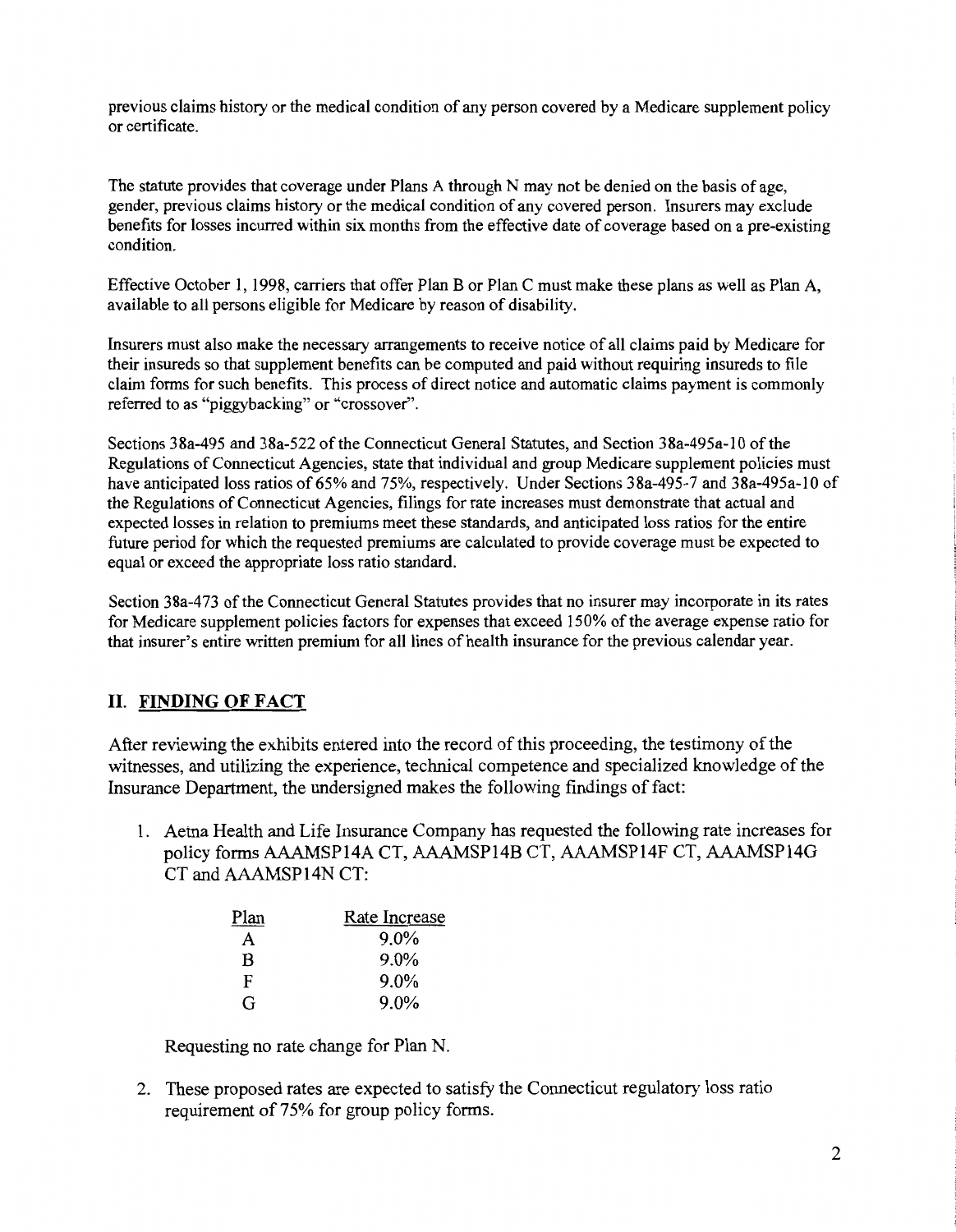- 3. The proposed rates effective date of the rate increase is 2/1/2019.
- 4. Aetna certified that their expense factors are in compliance with Section 38a-473, C.G.S ..
- 5. The company is complying with subsection (e) of section 38a-495c, C.G.S., relative to the automatic claim-processing requirement ( crossover/piggybacking).
- 6. The most recent approved rate change was a 10% reduction for all plans in 2018.
- 7. The following are in-force counts on a Connecticut specific and nationwide basis, as of 6/30/18, by plan:

| Plan  | Connecticut | Nationwide |
|-------|-------------|------------|
| A     |             | 25         |
| B     |             |            |
| F     | 42          | 1,786      |
| G     | 69          | 2,075      |
| N     | 187         | 952        |
| Total | 200         | 4,842      |

8. The 2017, 2018 (through June) and inception-to-date loss ratios for Connecticut are as follows:

| Plan  | 2017  | 2018  | Inception |
|-------|-------|-------|-----------|
| A     | n/a   | 0.0%  | $0.0\%$   |
| В     | 36.3% | 36.8% | 31.7%     |
| F     | 62.7% | 40.5% | 52.1%     |
| G     | 44.5% | 62.0% | 52.2%     |
| N     | 38.3% | 41.7% | 38.6%     |
| Total | 48.8% | 46.4% | 46.0%     |

9. The 2017, 2018 (through June) and inception-to-date loss ratios on a nationwide basis are as follows:

| Plan  | 2017   | 2018   | Inception |
|-------|--------|--------|-----------|
| A     | 254.6% | 198.6% | 215.0%    |
| B     | 53.2%  | 97.5%  | 63.4%     |
| F     | 78.3%  | 84.0%  | 80.6%     |
| G     | 70.8%  | 78.5%  | 72.1%     |
| N     | 43.7%  | 59.9%  | 51.2%     |
| Total | 71.2%  | 78.6%  | 73.8%     |

10. These certificates are issued as part of a master group policy issued by Aetna Health and Life Insurance Company to the Trustees of American Automobile Association, an association group created by a trust agreement sitused in District of Columbia.